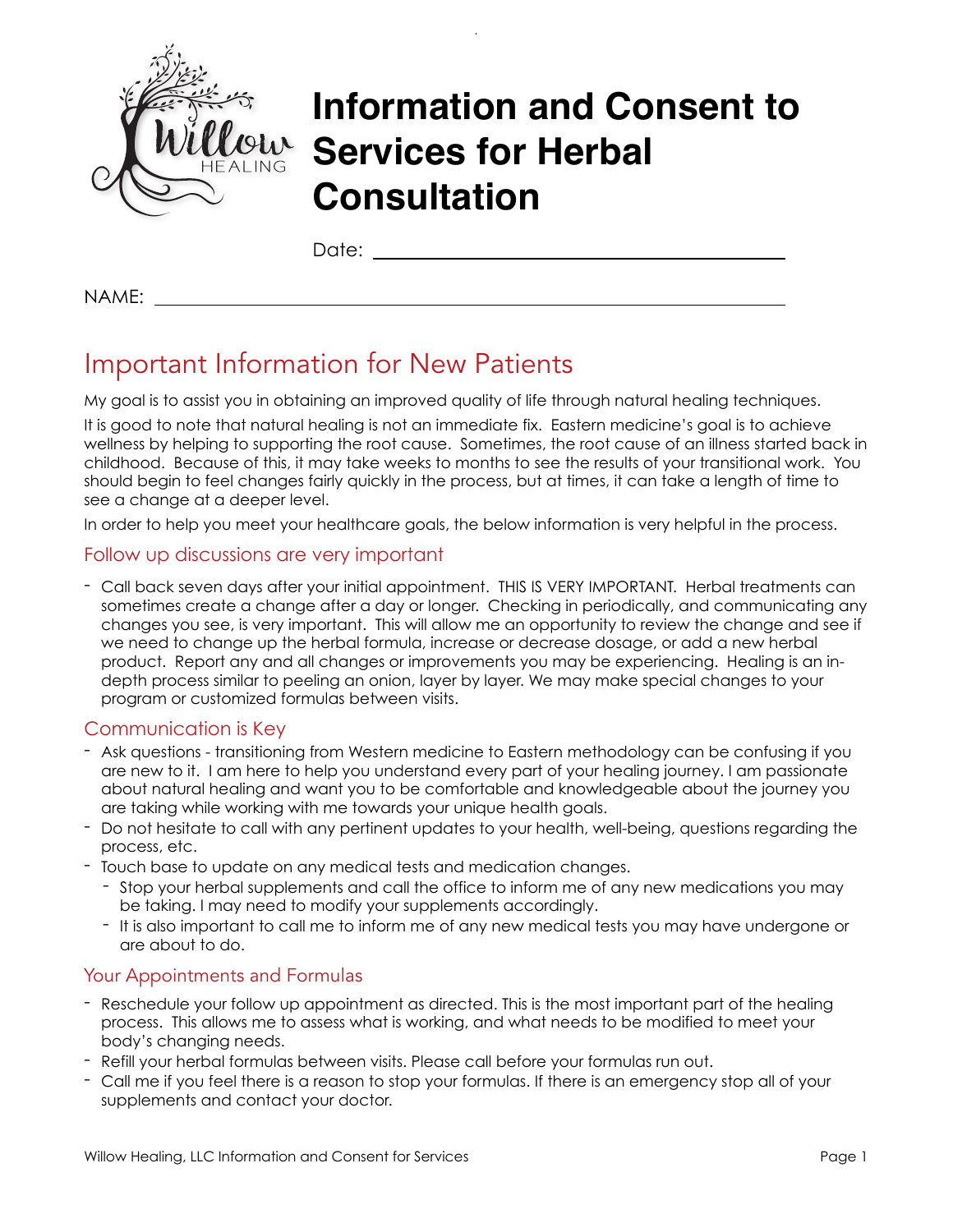- As the formulas start to create a deep level of healing over time, I usually do not have to change formulas too often. Once this happens, you may order larger amounts of supplements during each refill.
- If you ever have a serious acute cold or flu, it is usually best to go off all your formulas until you talk with me. At that time I may find the formulas are okay or I may want to suggest something to help the infection resolve quicker.
- I obtain my herbal tinctures from Prairie Star Botanicals and Four Winds Natural Healing Center. Both herb clinics fully follow FDA's Good Manufacturing Practices (GMP's). Prairie Star Botanicals is required to follow the same safety, sanitation and record keeping that pharmaceutical companies do. They do extensive testing including: heavy metals, pesticides, contaminants, adulterants, bacteria, mold and fungi.
- Due to the unique nature of all supplements given to you, it is important that you do not share your supplements with anyone. We want to ensure the safety of everyone taking our recommended formulas, and we only know about your lifestyle, any medications you may be taking, etc.
- Don't feel bad if you can't stick to the whole program, nobody's perfect! The closer you follow the program, the better the results. The healthier your diet and lifestyle, the quicker the healing response will be.

# About Herbal Supplements and Services

#### Services to be provided

I understand that herbs are considered to be food supplements and are utilized to strengthen and support overall health and wellness. Herbs, along with non-medical nutritional suggestions can serve as an excellent complimentary addition to a medical doctor's treatment, but I am not a substitute for a medical doctor - An herbalist can neither diagnose nor treat disease.

#### Risks/Possible Side Effects

The historical record and modern research indicate that herbs most often used for healthcare have an exceptional safety record. However, adverse reactions and unintended side effects can sometimes occur when taking herbs. Side effects that have occasionally been reported after using herbs include headaches, skin rashes and digestive upsets. Such effects generally resolve rapidly, especially if the dosage is reduced or the herb is stopped. Allergic reactions are also very rare but have been reported, usually in individuals with contact allergy to specific plants. Should adverse reactions or unpleasant side effects occur, I agree to discontinue taking the herbs and contact my herbalist as soon as possible. My herbalist may be able to propose measures to reduce any discomforts or may refer me to a physician or other healthcare practitioner.

Herbs should not be used in pregnancy or lactation without advice of a healthcare practitioner and clients who become pregnant should stop taking herbs until that advice is received. I understand and agree that it is important that I do not exceed the recommended dose of the herbs suggested by my herbalist.

#### Herb-Drug Interaction

Although herbs and other supplements have the potential to interact with pharmaceuticals, and certain herbs have been shown to have some effect on a limited range of pharmaceuticals, clinically significant interactions between most herbs and prescription drugs could occur. Nevertheless, some prescribed drugs are very strong and have a narrow range of safe dosage, which makes any interaction more risky. It is the responsibility of the clients to disclose fully any medications currently in use, including other herbs and supplements. Clients also are expected to inform their physicians of any herbs or supplements they are using. Any indication that the effect of a drug is being altered by simultaneous use of an herb should be reported directly to all health professionals involved. It is also advisable to stop taking herbs at least 48 hours before surgical operations, and in the event of being prescribed anticoagulants, antiepileptic drugs, and digoxin until expert advice is received.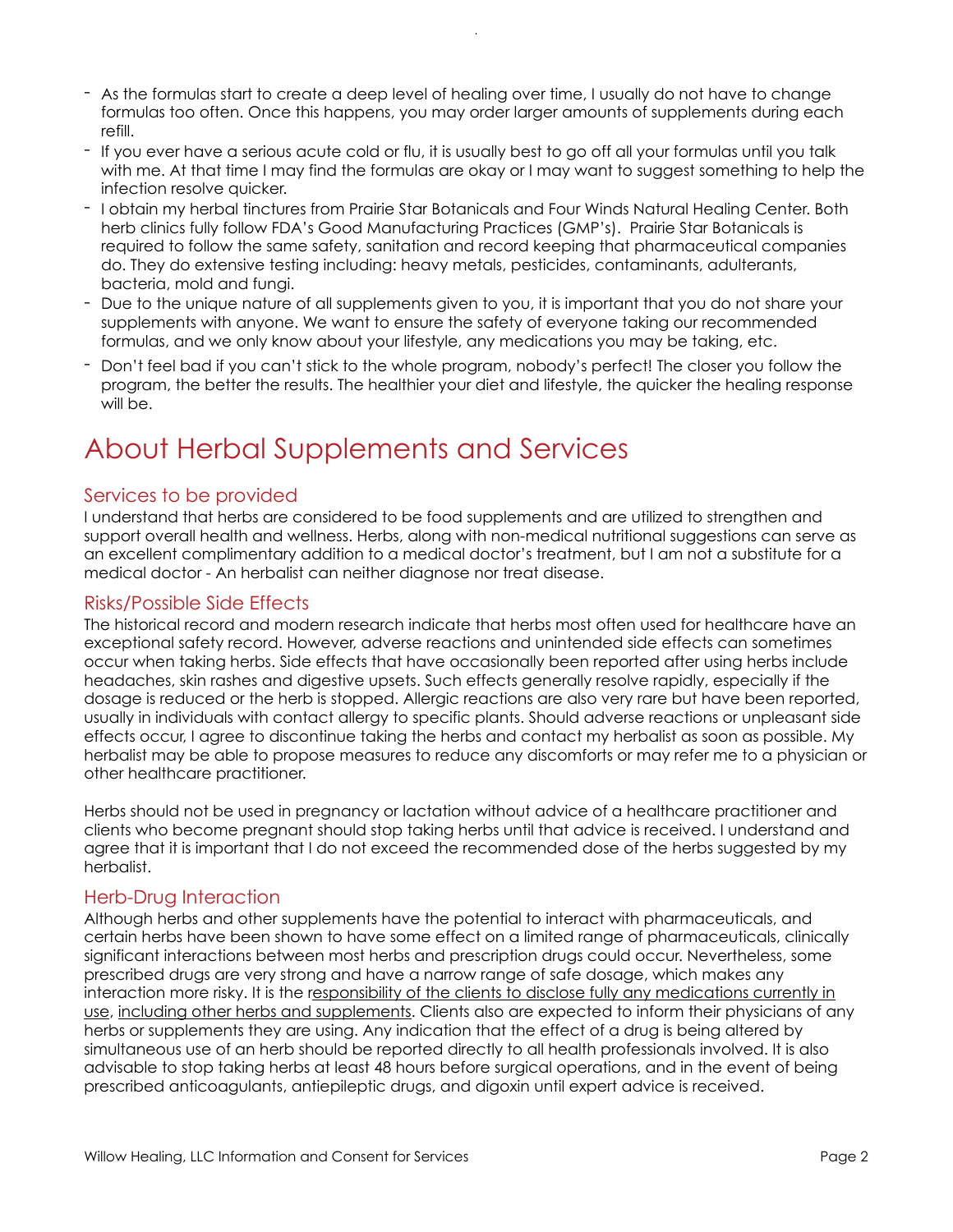### **Toxicity**

All of the herbs that I use are generally considered safe and non-toxic at recommended doses for most people; however, it is important that the client use the herbs in accordance with the dosage recommended by the herbalist. As the liver and the kidneys are the body organs most vulnerable to any ingested or absorbed substance, it is also important that the client disclose to the herbalist any past or current disease in either of these organs. I also understand and agree to disclose to my herbalist any previous or current liver or kidney disease or related disease as well as any other condition that I believe may have an impact on my health status.

#### Medical

I am NOT a Medical Doctor, nor do I practice western medical assessment, diagnosis or treatment. I do not claim to cure disease, nor do I give advice about pharmaceuticals and prescription medications at any time.

I require all patients to be under the care of a medical doctor. I understand that if I am currently under a physician's care, I should continue as long as my physician deems necessary. It is my responsibility to consult with my physician before altering any medications or medical treatments. I understand that **Angela Green, Willow Healing** may request a physical exam if it has been over a year since my last exam.

If you have any questions or concerns about your condition, I highly recommend you discuss it with your physician. I can provide detailed letters to your doctor any time you request. I also recommend you inquire and explore any recommendations I provide with any other health care professionals. I understand also that if there is an emergency, or a worsening of my health condition, or if a new ailment or condition arises, that I should consult a licensed physician.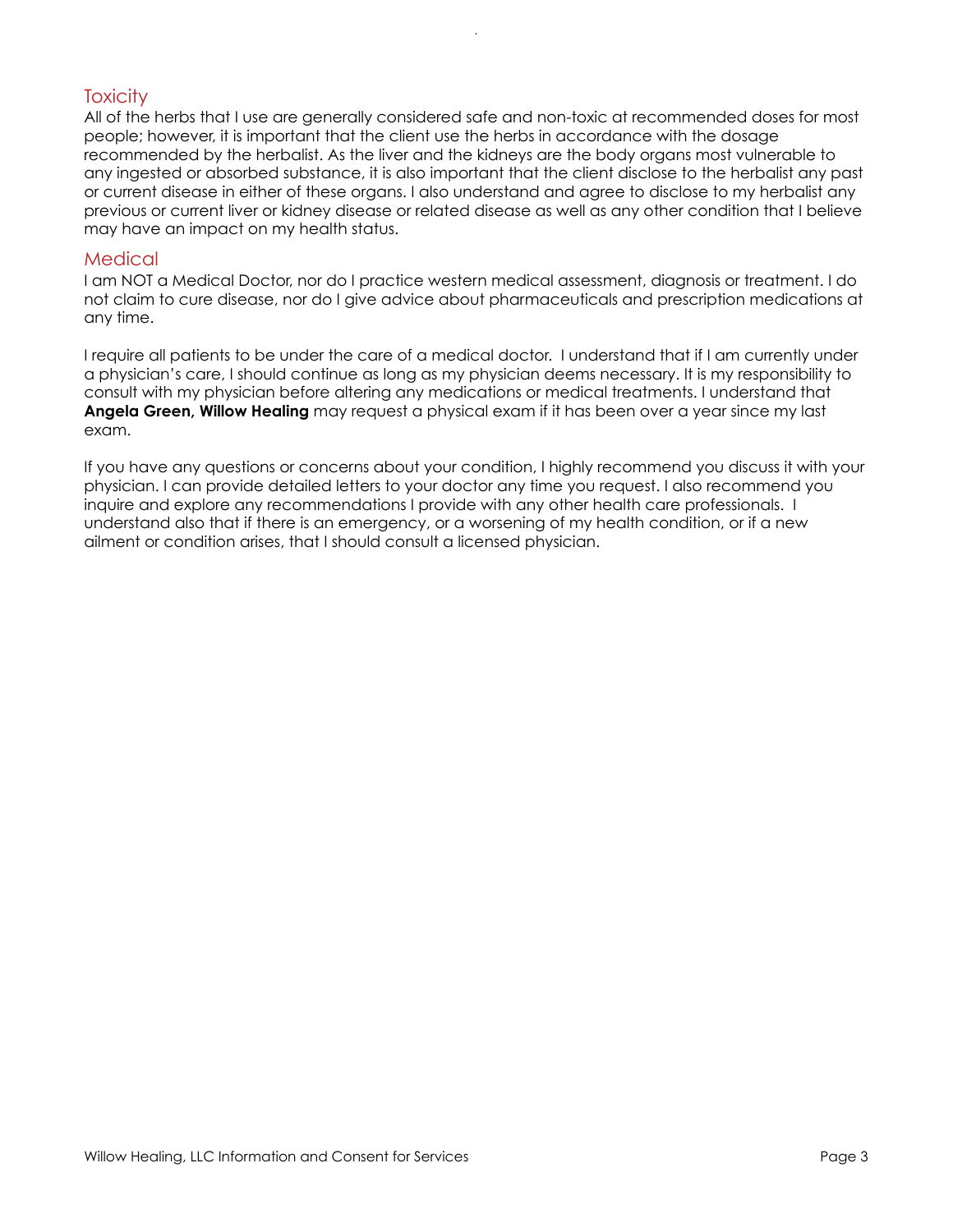# Acknowledgment of Consent

In order to clarify Angela Green's position as a health care practitioner, and the mutual responsibility you have in your health care, I acknowledge:

- 1. That you understand Angela Green is a Clinical Herbalist and not a Medical Doctor; that noninvasive, natural methods of assessment and support of body dysfunctions and body optimization are used.
- 2. I understand that, should I need additional care from a practitioner licensed to practice another health care profession, I must seek that assistance from a separately licensed medical professional.
- 3. That you understand that the methods utilized by Angela Green have a proven clinical foundation, yet may not be accepted practice by standardized orthodox medicine.
- 4. That you understand that the treatment and/or referral to other health practitioners is based upon assessment of your health revealed through personal history, physical examination, laboratory tests and other appropriate methods of evaluation.
- 5. That you understand that Angela Green has the right to determine which cases fall outside of her scope of practice as a Medical Herbalist, in which event an appropriate referral will be recommended.
- 6. I understand that Angela Green is a Member of the American Herbalist Guild and working toward her professional registration with the American Herbalists Guild. I am aware that Angela Green's training and education includes; one year of study as a Western Herbalist, one year of Traditional Chinese Medicine herbalism and over 500 hours of clinic time*.*
- 7. I understand that the services provided by Angela Green are restricted to consultation and education and are intended to provide me with information to promote wellbeing. I understand that the information I receive from Angela Green is not intended to diagnose, treat, or cure any disease or condition.
- 8. I understand that it is my constitutional right to decide how I wish to care for my health. Angela Green has not suggested that I cease any current medical care or therapies. I have sought Angela Green's advice and I recognize that I am free to act upon her/his recommendations as I see fit, and, as such, release her/him of all responsibility for my actions and any consequences thereof, both now and in the future.
- 9. That you are accepting or rejecting this care of your own free will.
- 10. I am here on this and subsequent visits solely on my own behalf and not as an agent of federal, state, or local government agencies for purposes of investigation or entrapment. That you are not an agent of any private or government agency attempting to gather information without so stating your intentions.
- 11. That you understand that the ultimate responsibility for your health care is your own, and that Angela Green supports you in this. She reserves the right to discontinue services where it is apparent that your expectations and what he provides are not in agreement.
- 12. I understand that payment is due at the time that consultation services are rendered.
- 13. That you understand that your written permission is necessary to release your file to anyone else and that information is treated confidentially.
- 14. I have had the opportunity to ask Willow Healing questions regarding the proposed services, this consent form, and other pertinent information, including questions about him or her, and have received satisfactory explanations.
- 15. I understand that I am free to discontinue service(s) at any time.
- 16. I have been informed of the fees for service, and I understand that payment is due when the services are provided.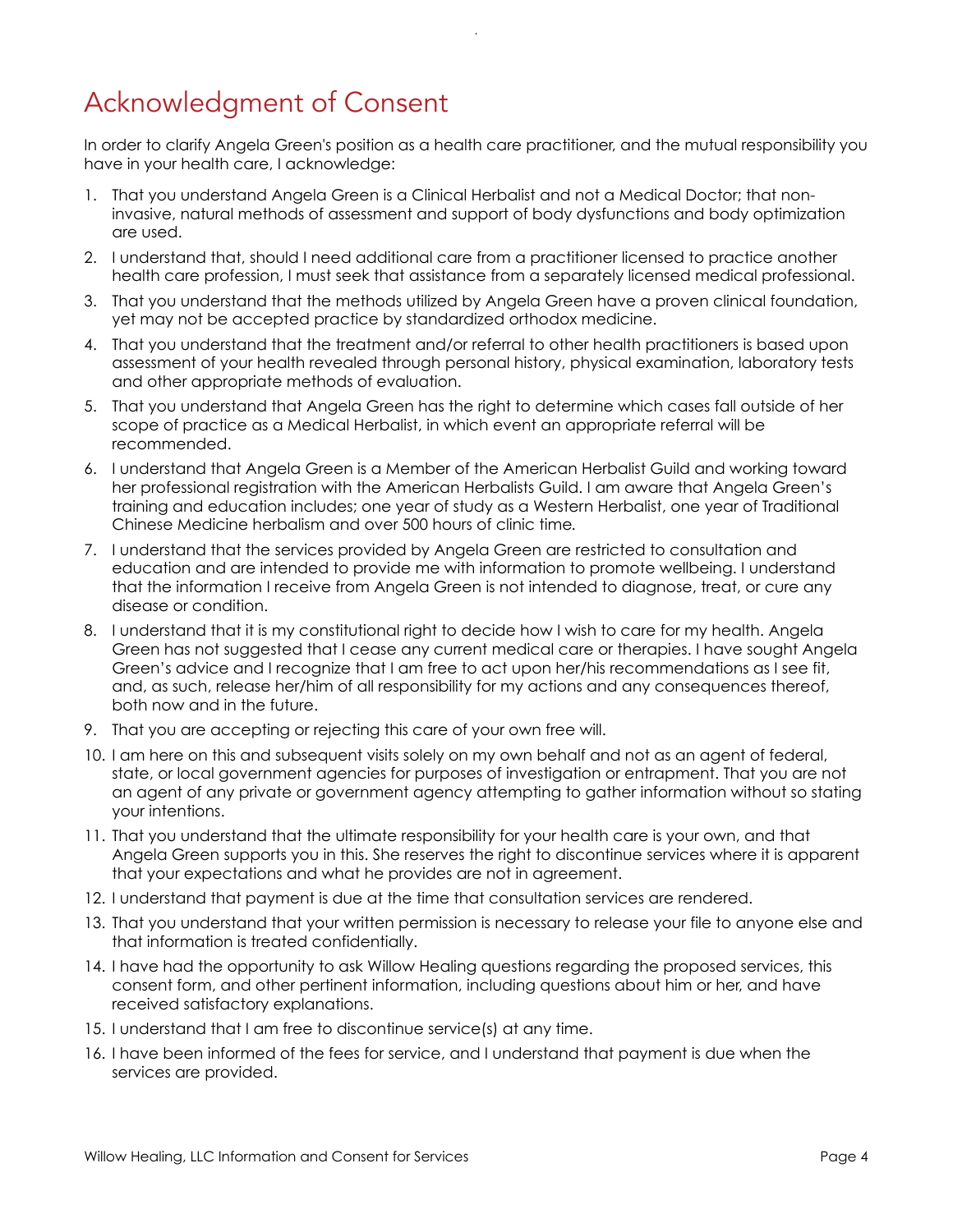- 17. Willow Healing has fully described the procedures to me, and has advised me of the risks and possible complications these procedures may pose, which include, but are not limited to: possible increased emotional sensitivity and possible cold or flu like symptoms.
- 18. There are no guarantees. I know that each person is unique and has ultimate responsibility for his or her own healthcare. I acknowledge that I have not received any guarantees or promises as to the results or success that will be obtained from the herbal and energy services provided,
- 19. You hereby consent to and grant permission to Angela Green to perform such assessments considered necessary or advisable to determine the therapeutic information, treatments, services and/or products to prepare a comprehensive holistic treatment plan designed for you.
- 20. Your responsibilities are to inform Willow Healing of:
	- All aspects of my health and a complete medication and supplement profile
	- Report any changes that occur post-appointment
	- If I am pregnant and/or suspect pregnancy at any time while under care.
	- If I experience any pain, discomfort or possible adverse side effects, it is my responsibility to immediately notify Willow Healing.
	- any changes to your medications

## Waiver of Liability

By signing below, you agree that Angela Green shall not have any liability to you under any theory of liability in connection with the use of information, treatments, services and/or products provided to you by Angela Green.

- WITHOUT LIMITING THE FOREGOING, IN NO EVENT WILL ANGELA GREEN BE LIABLE FOR ANY INDIRECT, CONSEQUENTIAL, SPECIAL, EXEMPLARY, PUNITIVE OR INCIDENTAL DAMAGES arising from your use of the information, treatment or products suggested.
- To the maximum extent permitted by law, you further release and forever waive any and all claims or damages you may have against Angela Green including, but not limited to, any claims or damages based upon the negligence of Angela Green for losses or damages sustained in connection with the use of the information, treatments, services and/or products provided to you by Angela Green.
- This agreement shall be binding upon your heirs, personal representatives and executors. Notwithstanding the foregoing, in the event that any of the foregoing provisions are held by a court of competent jurisdiction to be invalid or unenforceable, you agree that the total liability of Angela Green, if any, for losses or damages shall not exceed the amount paid by you for the particular information, treatment, services and/or products provided to you.
- No part of this is intended to diagnose, treat, or cure any illness. Anything discussed during our session is not to be construed as medical advice; I am not a doctor.
- Please discuss your personal health, including any options or ideas you may read on the internet, or willow-healing.com, with your personal, qualified health practitioner before making changes to your diet or adjusting/discontinuing any medication.
- Willow Healing is not responsible for any adverse outcomes associated with using herbal supplements, or misconstruing advice / information.
- You retain the right to question the purpose of the care, reasonable alternative forms of treatment and risks of the recommended care.
- You acknowledge that no guarantees have been or can be made regarding the likelihood or success or outcomes of any information, treatment, services and/or products provided to you.